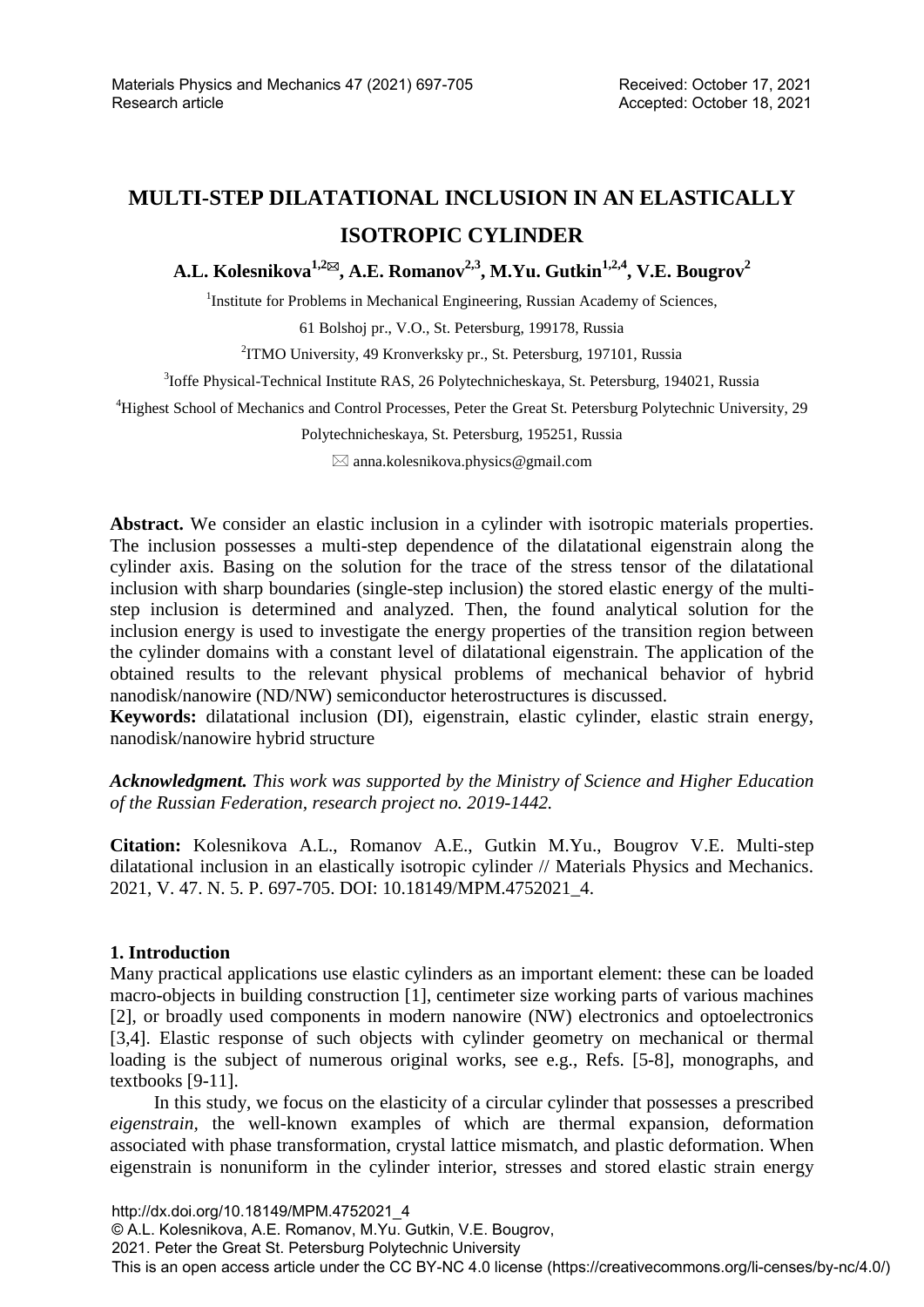appear in an otherwise mechanically unloaded cylinder. In principle, the eigenstrain can be nonuniform in axial, radial, or azimuthal directions. Due to the characteristic geometry of the cylinder, the axial variation in the eigenstrain plays the most prominent role. When the eigenstrain is localized in a finite domain of the cylinder one can also consider such a configuration as an elastic Eshelby-like inclusion [12].

At present, analytical solutions for a number of elasticity problems for cylinders with axially nonuniform eigenstrain have been reported. The solution for the elastically isotropic cylinder with a single finite size axial region (inclusion) with sharp boundaries and with dilatational eigenstrain was given in Ref. [13]. The found in this work result was used to determine elastic properties for the infinite row of dilatational inclusions (DIs) in a cylinder [14] and was also expanded to the case of a single DI in a cylinder made of transversally isotropic material [15]. The latter finding was rediscovered in a different form in Ref. [16]. Finally, in our recent works [17,18] the results were given on the elastic properties of DIs for the cases of sharp and blurred (diffused) boundaries with linearly or exponentially varying eigenstrain in the cylinder axial direction.

In this paper, we develop an approach to determine the elastic field and associated elastic energy in an elastically isotropic circular cylinder with DI demonstrating step-like dependence of the dilatational eigenstrain along the cylinder axis. Such multi-step DIs can be useful to model strain-stress state in experimentally observed hybrid nanodisk/nanowire (ND/NW) semiconductor heterostructures [19-21].

#### **2. Background: single-step dilatational inclusion**

We consider an elastically isotropic circular cylinder (see Fig. 1) of radius  $a$ , in which there exists an axially varying dilatational eigenstrain  $\varepsilon^*(z)$ :

$$
\varepsilon_{rr}^* = \varepsilon_{\varphi\varphi}^* = \varepsilon_{zz}^* = \varepsilon^*(z),
$$
\n(1a)  
\n
$$
\varepsilon_{xx}^* = \varepsilon_{yy}^* = \varepsilon_{zz}^* = \varepsilon^*(z),
$$
\n(1b)

where either cylindrical  $r, \varphi, z$ , or Cartesian coordinates  $z, y, z$  are used, respectively. For practically important cases, function  $\varepsilon^*(z)$  can be constant in the domain  $z_1 < z < z_2$  separated by the transition regions from the rest of the cylinder volume, where it is assumed to be zero, see Fig. 1.



**Fig. 1.** Schematics of a circular cylinder with axial nonuniform dilatational eigenstrain  $\varepsilon^*(z)$ localized in the domain  $z_1 < z < z_2$  plus transition regions. Cartesian  $(x, y, z)$  and cylindrical  $(r, \varphi, z)$  coordinate systems are shown

In general, the eigenstrain is defined as a stress-free deformation with respect to a reference state [22]. From a physical point of view eigenstrain can be described as a change in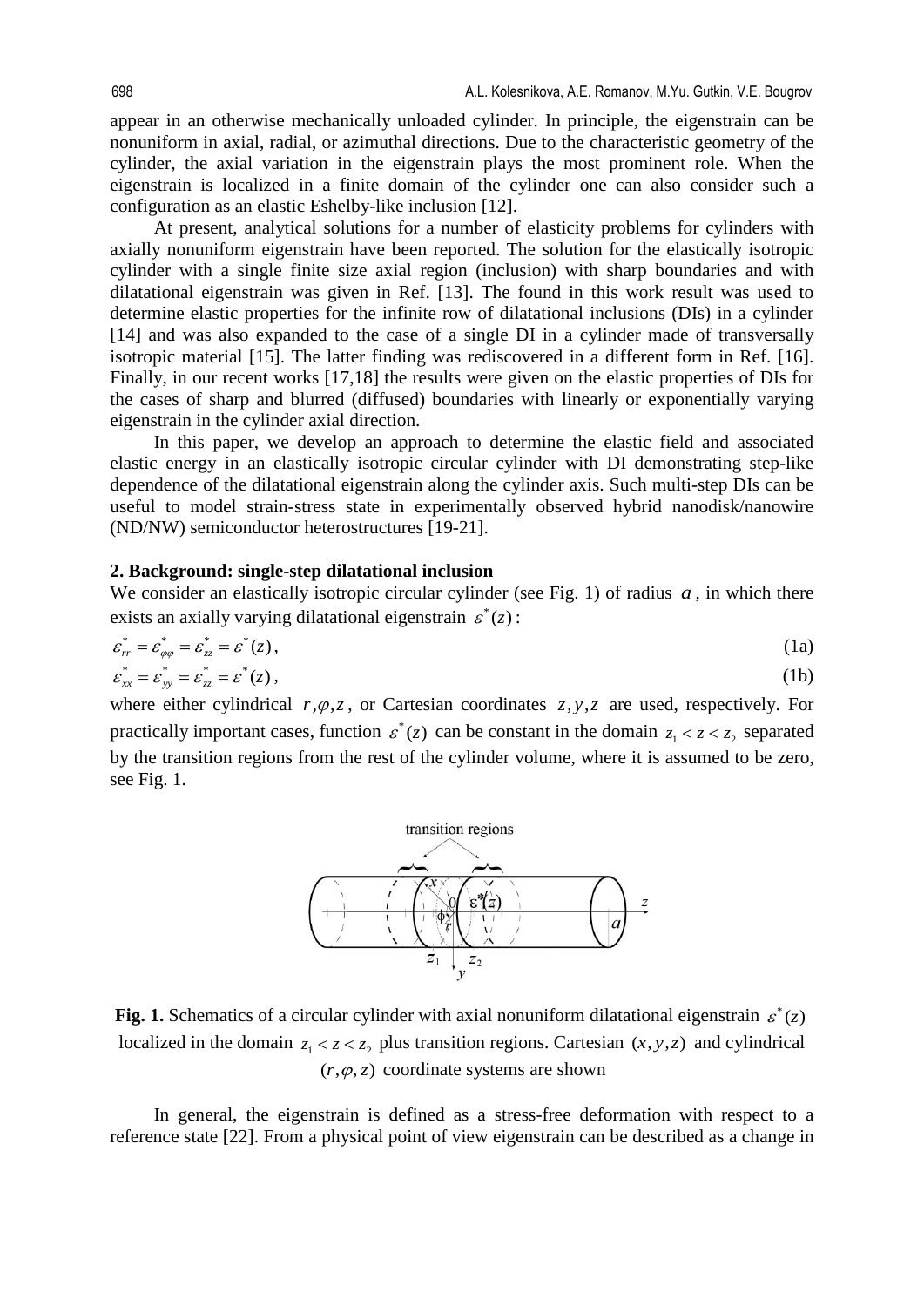the lattice constant of the material (for simplicity we deal with cubic materials with a single lattice constant) from the initial value  $a_i$  to a final value  $a_f$ :

$$
\varepsilon^* = \frac{a_f - a_i}{a_i}.\tag{2}
$$

For a finite domain with different chemical composition (and hence with unequal lattice constants) observed in NWs, it is natural to define eigenstrain as a lattice mismatch  $\varepsilon_m$  that is peculiar to the heterointerfaces, which bound the domain under consideration. These heterointerfaces (boundaries) can be either sharp (abrupt or localized) [19, 23] or smooth (diffuse or blurred) [24,25] in the direction of NW axis. One can also analyze a single heterointerface (or transition regions) separating two parts of a NW of infinite extend [17,18,26,27].

In Ref. [17], the technique was proposed for finding the elastic fields in an isotropic cylinder with a prescribed distribution of the eigenstrain  $\varepsilon^*(z)$  by utilizing the solution for infinitesimally thin dilatational disk in the form of convolution with weight function  $\varepsilon^*(z)$ . Then, in Ref. [18], the solutions for elastic fields and stored strain energy for individual DIs with sharp and blurred boundaries were given in full detail.



**Fig. 2.** Distributions of eigenstrain  $\varepsilon^*(z)$  in a cylinder with dilatational inclusions (DIs) were used for modeling hybrid ND/NW heterostructures.

(a)  $\varepsilon^*(z)$  for single-step DI – sDI; (b)  $\varepsilon^*(z)$  for double-step DI – dDI;

(c)  $\varepsilon^*(z)$  for multi-step DI – nDI

The eigenstrain function shown in Fig. 2a is written as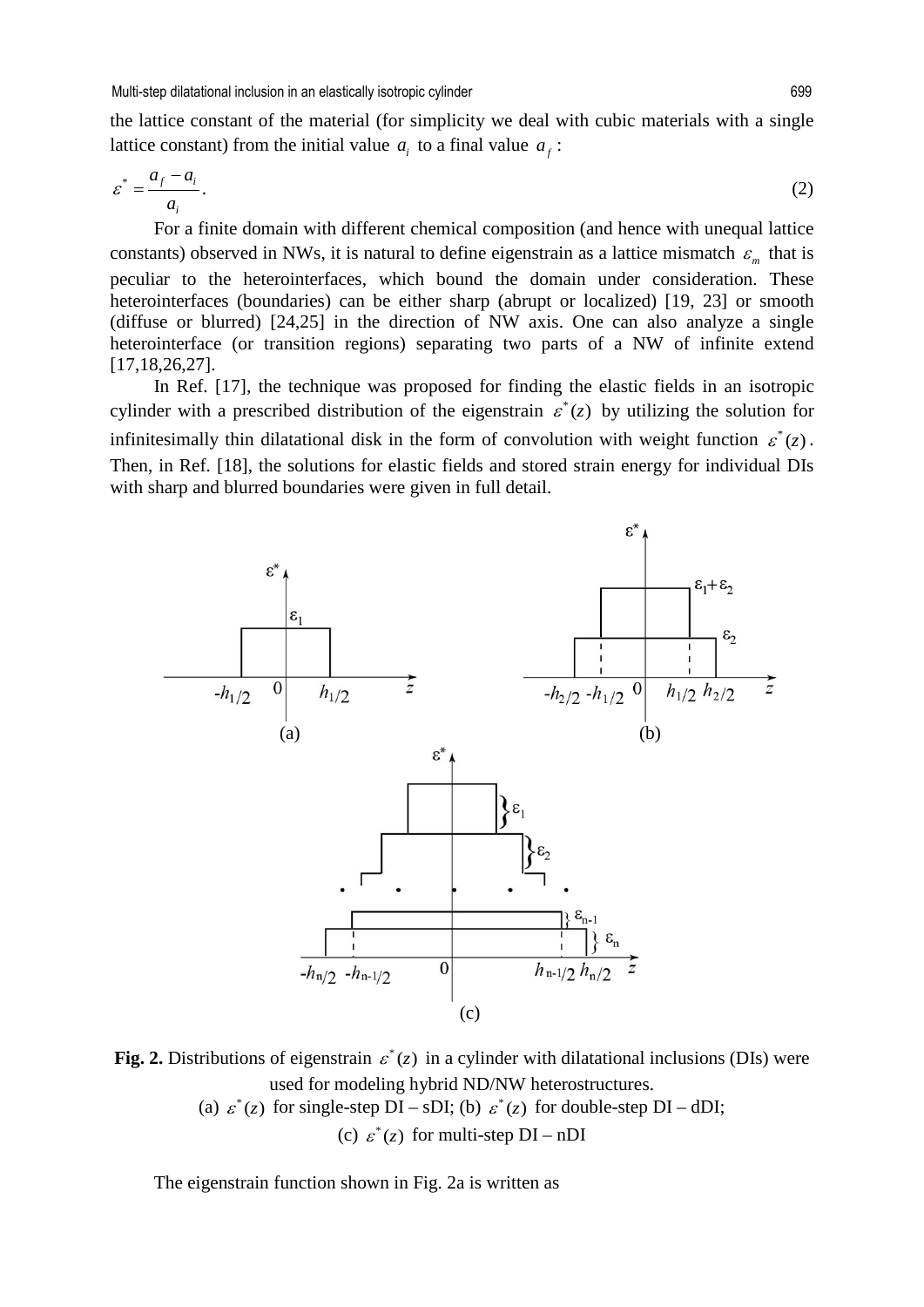700 A.L. Kolesnikova, A.E. Romanov, M.Yu. Gutkin, V.E. Bougrov

$$
\varepsilon^*(z) = \varepsilon_1 H \left[ \frac{h_1}{2} - |z| \right] H \left[ r - a \right],\tag{3}
$$

where  $\varepsilon_1$  is the magnitude of the eigenstrain,  $H[p]$  is the Heaviside step-function,  $h_1$  is the length of the domain with constant eigenstrain, was used in Refs. [17,18] to model hybrid ND/NW heterostructures with well localized boundaries. In the following, we designated this case as a single-step dilatational inclusion (sDI).

All stress tensor components for the sDI can be found in the closed analytical form [18]. Here we only give the formula for the trace  ${}^{SDI}\sigma_{ij}$  of stress tensor as a function of coordinates, inclusion length, and magnitude of the eigenstrain:

$$
{}^{\text{SDI}}\sigma_{ii}(r,z) = -\frac{4G(1+\nu)\varepsilon_1}{(1-\nu)} H\left[\frac{\tilde{h}_1}{2} - \frac{z}{2}\right] H\left[1-\tilde{r}\right] + \\ + \frac{8G(1+\nu)^2 \varepsilon_1}{\pi(1-\nu)} \int_0^\infty \frac{I_1 I_0(\tilde{r}\beta)}{\beta^2 I_0^2 - (\beta^2 - 2\nu + 2)I_1^2} \sin\left(\frac{\tilde{h}_1 \beta}{2}\right) \cos \tilde{z} \beta \, d\beta, \tag{4}
$$

where *G* and  $\nu$  are a shear modulus and Poisson ratio of the material of the cylinder, respectively;  $I_n(\zeta)$ ,  $n = 0,1$  are the modified Bessel functions of the first kind, and for brevity, the notations  $I_n = I_n(\beta)$ , are introduced. Variables  $r, z$  and parameter  $h_1$  are normalized to the radius of the cylinder *a* :  $\tilde{r} = r/a$ ,  $\tilde{z} = z/a$ ,  $\tilde{h}_1 = h_1/a$ . One can recognize that the first term in Eq. (4) comes from the stresses of the cylindrical DI in an infinite isotropic medium, whereas the second term arises due to boundary conditions that should be met on the cylinder lateral free surface.

The strain energy of the sDI was determined from the expression given in Ref. [17]:

$$
E_{\rm sDI} = -\frac{1}{2} \int_{V} \varepsilon_{ij}^{*} \sigma_{ij} dV = -\frac{1}{2} \int_{V_{\rm sDI}} \varepsilon^{*}(z)^{\rm sDI} \sigma_{ii}(r, z) dV , \qquad (5)
$$

where the first equality is just the well-known relation [22] for finding the energy associated with an elastic field (stresses  $\sigma_{ij}$ ) caused by an eigenstrain  $\varepsilon_{ij}^*$  in a body with volume *V* and the second equality provides the result of the application of this relation to the sDI with the volume *V*<sub>SDI</sub> placed in the elastic cylinder. As a result, the energy of an isolated sDI was found in the following form [18]:

$$
E_{\rm sDI} = \frac{2G(1+\nu)\varepsilon_1^2 \pi a^3}{(1-\nu)} \left\{ \tilde{h}_1 - \frac{8(1+\nu)}{\pi} \int_0^\infty \frac{I_1^2}{\beta^2 [\beta^2 I_0^2 - (\beta^2 - 2\nu + 2)I_1^2]} \left( \sin \frac{\tilde{h}_1 \beta}{2} \right)^2 d\beta \right\}.
$$
 (6)

In this formula, the first term in the parentheses, i.e.,  $\tilde{h}_1$ , when used with the in front multiplier, defines the energy of cylindrical sDI in an infinite isotropic elastic medium; the second term is responsible for the energy decrease of such sDI due to the screening effect of the lateral cylinder surface.

#### **3. Strain energy of multi-step dilatational inclusion**

Double-step DI with eigenstrain dependence shown in Fig. 2b can be constructed as a superposition of two overlapping sDIs with lengths  $h_1$ ,  $h_2$  and eigenstrain magnitudes  $\varepsilon_1$ ,  $\varepsilon_2$ , correspondingly. In such a configuration, the stored in the cylinder elastic strain energy  $E_{dD}$ in addition to self-energies  $E_{\text{spl}}^{(1)}$  and  $E_{\text{spl}}^{(2)}$  includes interaction energy *W* :

$$
E_{\text{dDI}} = E_{\text{SDI}}^{(1)}(\varepsilon_1, h_1) + E_{\text{SDI}}^{(2)}(\varepsilon_2, h_2) + W(\varepsilon_1, \varepsilon_2, h_1, h_2), \tag{7}
$$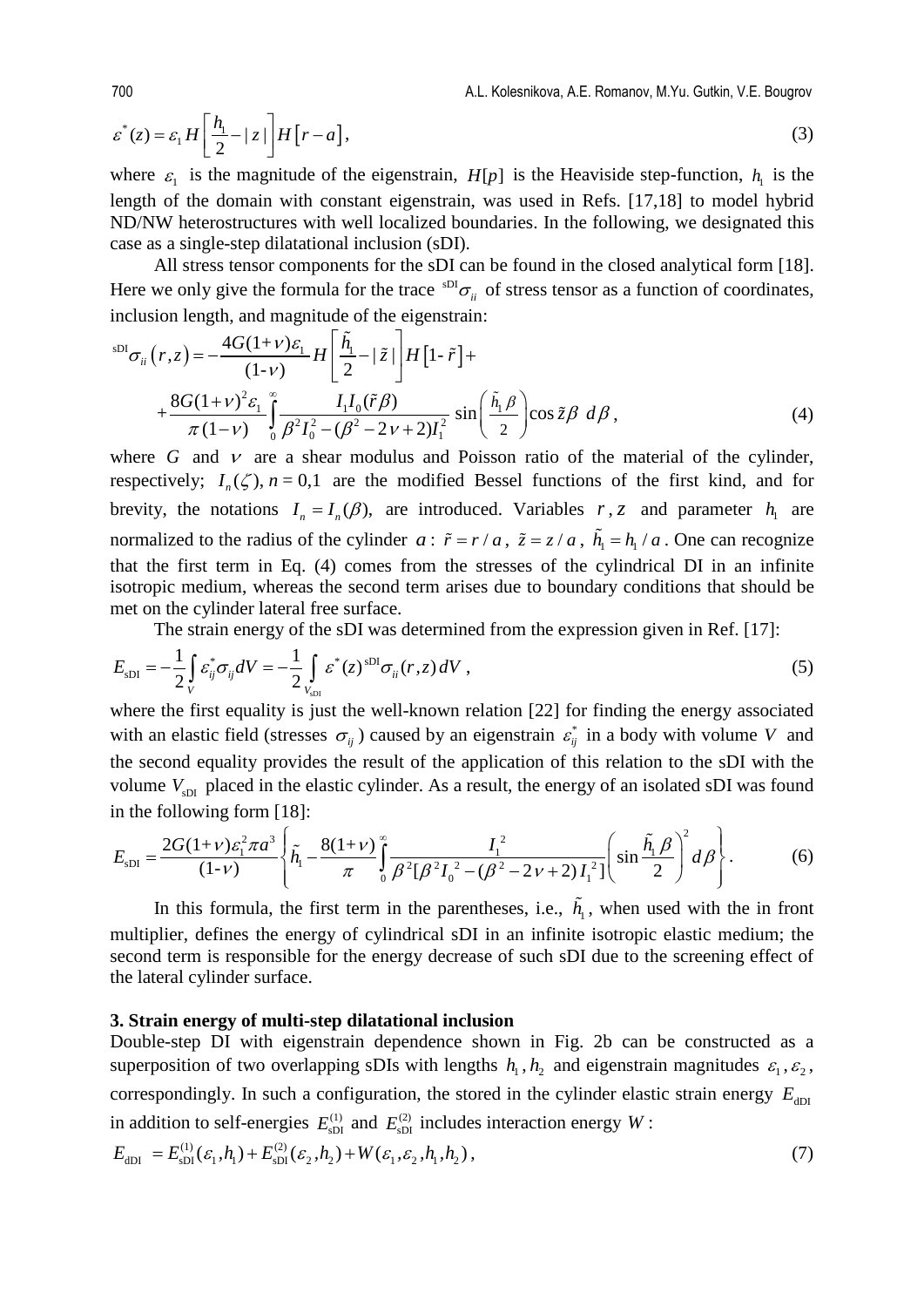where the dependence of each of energy contributions on the geometrical characteristics of sDIs in the cylinder, is specified, and the interaction energy term can be found from the formula similar to Eq. (5):

$$
W(\varepsilon_1, \varepsilon_2, h_1, h_2) = -\varepsilon_2 \int_{V_{\text{SD2}}} \mathrm{sDI}_{\sigma_{ii}^{(1)}} dV = \frac{4G(1+\nu)\varepsilon_1 \varepsilon_2 \pi a^3}{(1-\nu)} \tilde{h}_1 -
$$
  
 
$$
-\frac{32G(1+\nu)^2 \varepsilon_1 \varepsilon_2 a^3}{(1-\nu)} \int_0^{\infty} \frac{I_1^2}{\beta^2 [\beta^2 I_0^2 - (\beta^2 - 2\nu + 2)I_1^2]} \sin \frac{\tilde{h}_1 \beta}{2} \sin \frac{\tilde{h}_2 \beta}{2} d\beta,
$$
 (8)

where the trace of the stress tensor is attributed to the first sDI, but the eigenstrain magnitude and the volume are attributed to the second sDI and, as before the normalized values  $\tilde{h}_{12} = h_{12}/a$  are used.

Combining the results given by Eqs. (6) and (8) we get:

$$
E_{\text{dDI}} = 2C\varepsilon_1^2 \pi \left\{ \tilde{h}_1 - \frac{8(1+\nu)}{\pi} \int_0^\infty A(\beta) \left( \sin \frac{\tilde{h}_1 \beta}{2} \right)^2 d\beta \right\} +
$$
  
+2C\varepsilon\_2^2 \pi \left\{ \tilde{h}\_2 - \frac{8(1+\nu)}{\pi} \int\_0^\infty A(\beta) \left( \sin \frac{\tilde{h}\_2 \beta}{2} \right)^2 d\beta \right\} +  
+4C\varepsilon\_1 \varepsilon\_2 \pi \tilde{h}\_1 - 32C(1+\nu)\varepsilon\_1 \varepsilon\_2 \int\_0^\infty A(\beta) \sin \frac{\tilde{h}\_1 \beta}{2} \sin \frac{\tilde{h}\_2 \beta}{2} d\beta. (9)

Here, the designations  $C = \frac{G(1+v)a^3}{(1+v)}$  $C = \frac{G(1 + v)a^3}{(1 - v)}$  and 2 1  $^{2}$ [ $^{2}$ ]<sup>2</sup>  $^{2}$   $^{2}$   $^{2}$   $^{2}$   $^{2}$   $^{2}$  $A(\beta) = \frac{I_1^2}{\beta^2 [\beta^2 I_0^2 - (\beta^2 - 2\nu + 2)I_1^2]}$  are

introduced.

The found formula for double-step dilatational inclusion energy  $E_{dDI}$  can be rearranged by exploring the known integral representations [28]:

$$
\frac{\pi}{2}a = \int_{0}^{\infty} \frac{1}{\beta^2} (\sin a\beta)^2 d\beta, \frac{\pi}{2} \min(a, b) = \int_{0}^{\infty} \frac{1}{\beta^2} \sin a\beta \sin b\beta d\beta
$$
\n(10a,b)

and accounted for  $h_2 \geq h_1$  to the following form:

$$
E_{\text{dDI}} = 8C\varepsilon_1^2 \int_0^\infty B(\beta) \left( \sin \frac{\tilde{h}_1 \beta}{2} \right)^2 d\beta + 8C\varepsilon_2^2 \int_0^\infty B(\beta) \left( \sin \frac{\tilde{h}_2 \beta}{2} \right)^2 d\beta +
$$
  
+16C\varepsilon\_1 \varepsilon\_2 \int\_0^\infty B(\beta) \sin \frac{\tilde{h}\_1 \beta}{2} \sin \frac{\tilde{h}\_2 \beta}{2} d\beta,   
where  $B(\beta) = \frac{\beta^2 I_0^2 - \beta^2 I_1^2 - 4I_1^2}{2}$ . (11)

where  $^{2}$ [ $^{2}$ ]<sup>2</sup>  $^{2}$   $^{2}$   $^{2}$   $^{2}$   $^{2}$   $^{2}$  $(\beta) = \frac{\beta^2 I_0^2 - \beta^2 I_1^2 - 4I_1^2}{\beta^2 [\beta^2 I_0^2 - (\beta^2 - 2v + 2)I_1^2]}$ 

Finally, the similarity of integrals in Eq. (11) makes it possible to rewrite the formula for the energy of double-step dilatational inclusion in an elastically isotropic cylinder in the following compact form:

$$
E_{\text{dDI}} = 8C \sum_{i,j=1}^{2} \varepsilon_{i} \varepsilon_{j} \int_{0}^{\infty} B(\beta) \sin \frac{\tilde{h}_{i} \beta}{2} \sin \frac{\tilde{h}_{j} \beta}{2} d\beta.
$$
 (12)

When using such compact notation of the formula, one must count the interaction energy term twice since there is the multiplier "16" but not "8" in Eq. (11).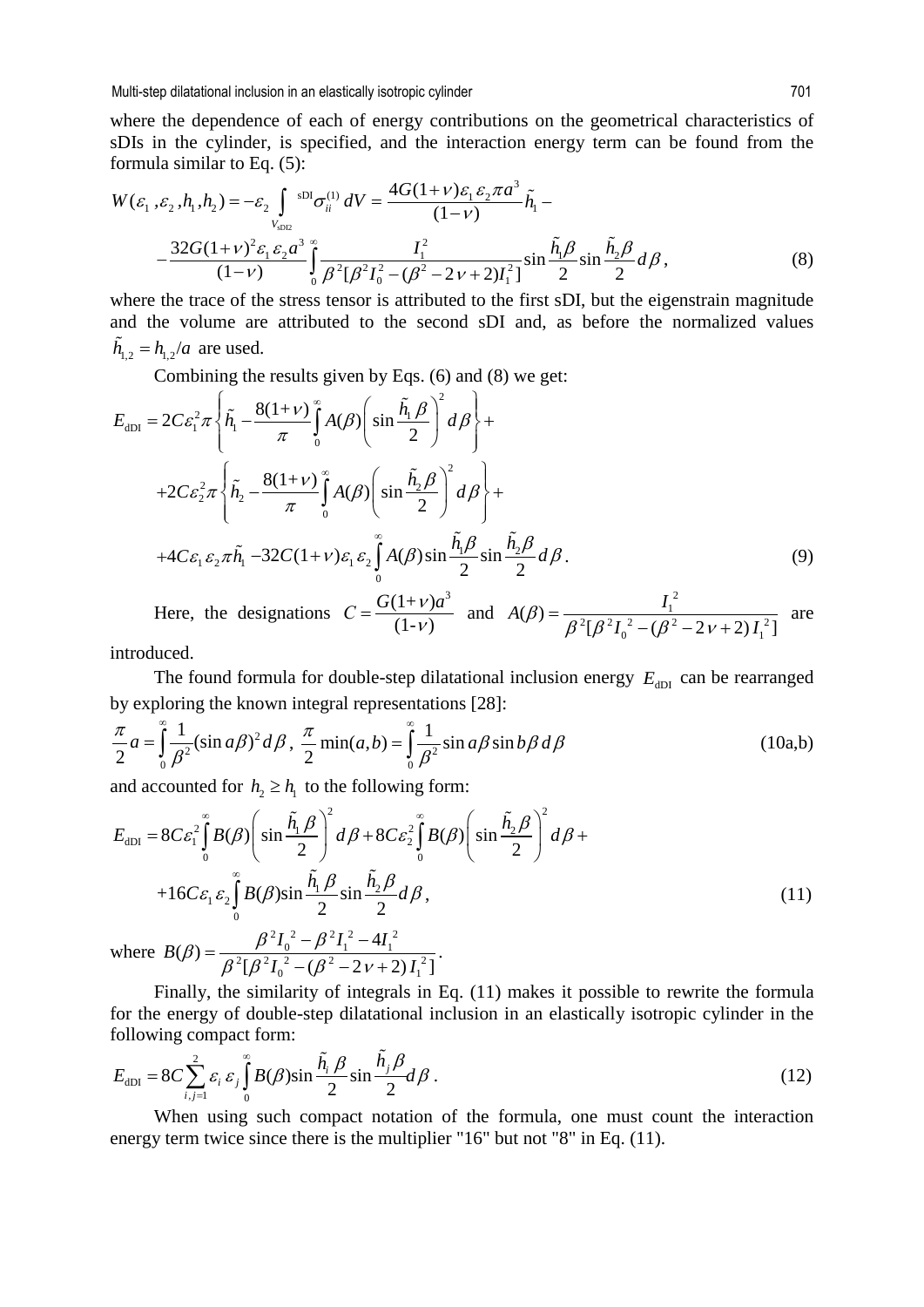The found result allows us to find the energy  $E_{\text{nDI}}$  of multi-step configuration with the eigenstrain showing *n* steps (see Fig. 2c):

$$
E_{\text{nDI}} = 8C \sum_{i,j=1}^{n} \varepsilon_i \varepsilon_j \int_0^{\infty} B(\beta) \sin \frac{\tilde{h}_i \beta}{2} \sin \frac{\tilde{h}_j \beta}{2} d\beta.
$$
 (13)

If the length  $h_1$  of the central part of the multi-step DI becomes much larger than the cylinder radius *a* and the lengths of other parts  $h_k$ ,  $k = 2...n$ , are related to  $h_l$  via length differences  $2\Delta h_k$  of a finite magnitude:

$$
h_k = h_1 + 2\Delta h_k \,,\tag{14}
$$

the energy of the system can be considered as the energy of two heterointerfaces (boundaries) with step-like eigenstrain transition regions. As a result, the energy  $E_{nB}$  of such multi-step transition region is:

$$
E_{\text{nB}} = \frac{1}{2} \lim_{h_{i,j} \to \infty} E_{\text{nDI}} = 4C \sum_{i=1}^{n} \varepsilon_{i}^{2} \lim_{h_{i} \to \infty} \int_{0}^{\infty} B(\beta) \left( \sin \frac{\tilde{h}_{i} \beta}{2} \right)^{2} d\beta +
$$
  
+8C 
$$
\lim_{h_{i} \to \infty} \sum_{i,j=1}^{n} \varepsilon_{i} \varepsilon_{j} \int_{0}^{a} B(\beta) \sin \frac{(\tilde{h}_{i} + 2\Delta \tilde{h}_{i})\beta}{2} \sin \frac{(\tilde{h}_{i} + 2\Delta \tilde{h}_{j})\beta}{2} d\beta =
$$
  
= 
$$
2C \sum_{i=1}^{n} \varepsilon_{i}^{2} \int_{0}^{\infty} B(\beta) d\beta + 4C \sum_{i,j=1, \atop i \neq j}^{n} \varepsilon_{i} \varepsilon_{j} \int_{0}^{\infty} B(\beta) \cos (\Delta \tilde{h}_{i} - \Delta \tilde{h}_{j}) \beta d\beta.
$$
 (15)

where, as usual, we use normalized values  $\Delta h_k = \Delta h_k / a$ . Note that in Eq. (15), we need to calculate the *ij*-interaction energy term once.

For the uniform distribution of eigenstrain steps with  $\varepsilon_k = \varepsilon_0 / n$  and  $2\Delta h = h_{k+1} - h_k$ ,  $h_k = h_1 + 2(k-1)\Delta h$ ,  $\Delta h_k = (k-1)\Delta h$ ,  $\Delta h = \Delta h/a$  for the energy  $E_{nB}$  of the transition region we find:

$$
E_{\text{nB}} = \frac{2C\varepsilon_0^2}{n} \int_0^\infty B(\beta) d\beta + \frac{4C\varepsilon_0^2}{n^2} \int_0^\infty B(\beta) \sum_{\substack{i,j=1,\\i \neq j}}^n \cos (i-j) \Delta \tilde{h} \beta \, d\beta = \frac{2C\varepsilon_0^2}{n^2} \int_0^\infty B(\beta) \frac{\cos n \Delta \tilde{h} \beta - 1}{\cos \Delta \tilde{h} \beta - 1} \, d\beta \, . \tag{16}
$$

#### **4. Discussion and Conclusions**

It was found in our earlier work, see Ref. [18], that the dependence of the elastic strain energy of the single-step dilatational inclusion (sDI) on its lateral size  $h_1$  exhibits a maximum at  $h_1 \approx 0.6a$  (for Poisson ratio  $v = 0.3$ ) with *a* being cylinder radius. The same property, i.e., the presence of maximum, remains for multi-step DI when its size increases with a fixed structure of steps. The difference, however, appears in the saturation values of the energy at  $h_1 \rightarrow \infty$ . These values characterize the doubled energy of the transition region (step boundary)  $E_{\text{nB}}$  with the prescribed step structure, see Eq. (15).

One can also analyze the energy of the step boundary  $E_{nB}$  (in the case of equal length of the steps) as a function of the step length Δ*h* for a various number of steps *n*. Such dependencies are plotted in Fig. 3 for cases  $n = 2$  and 3. Again, for  $\Delta h \rightarrow \infty$  the energy saturates to the value of the sum energy of 2 of 3 sharp boundaries with dilatation jump  $\varepsilon_0 / 2$ or  $\varepsilon_0$  / 3, correspondingly. An interesting feature of the dependencies shown in Fig. 3 is the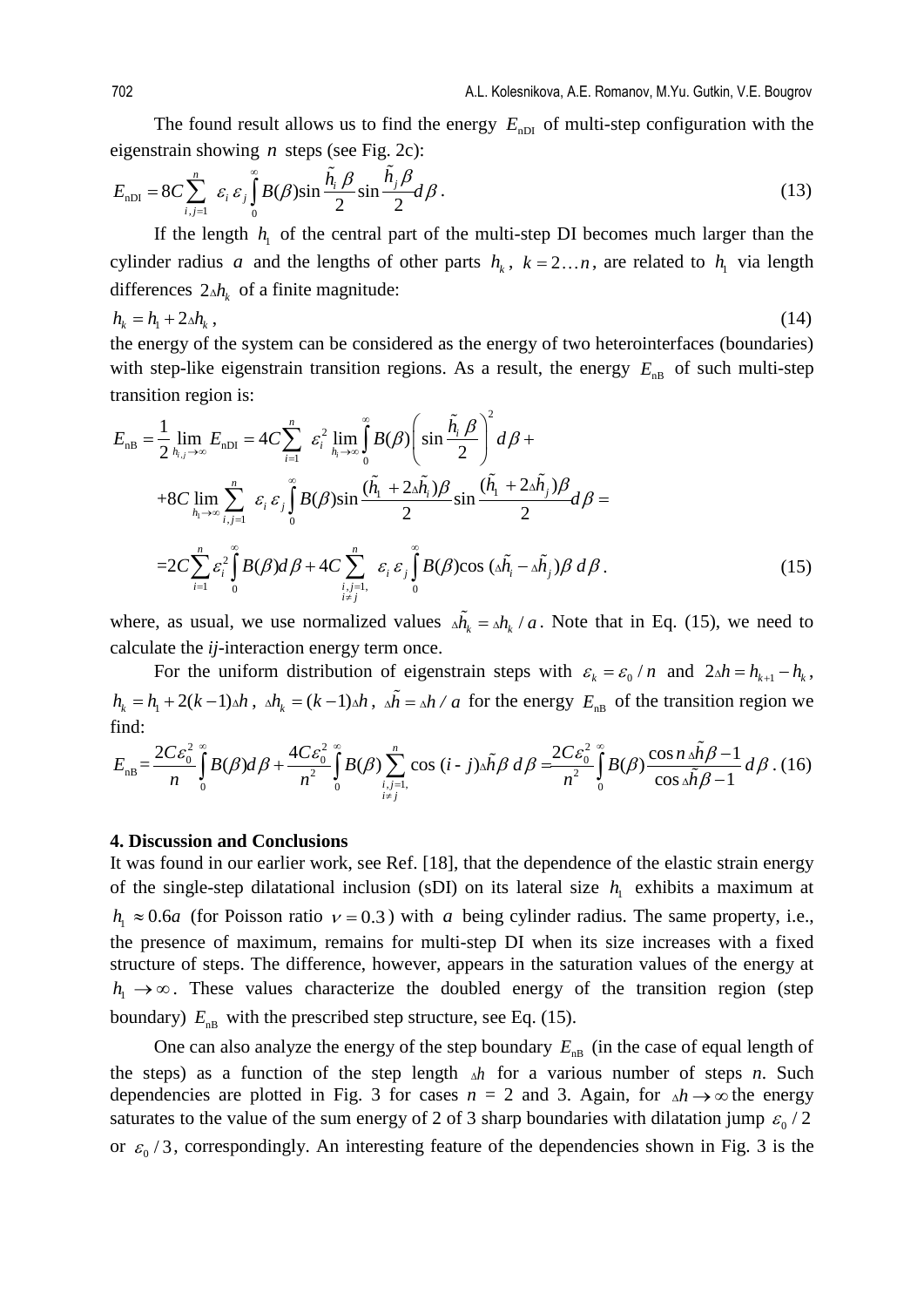Multi-step dilatational inclusion in an elastically isotropic cylinder 703

appearance of shallow minima at  $\Delta h < a$ . With *n* increasing the position of the minimum shifts to smaller  $\Delta h$ .

In the other case when  $\Delta \tilde{h} = \tilde{\Delta}/(n-1)$  and  $n \to \infty$ , formula (16) transforms to the following:

$$
\lim_{n \to \infty} E_{\text{dB}} = \lim_{n \to \infty} \frac{2C \varepsilon_0^2}{n^2} \int_0^\infty B(\beta) \frac{\cos\left(n\tilde{\Delta}\beta / (n-1)\right) - 1}{\cos\left[\tilde{\Delta}\beta / (n-1)\right] - 1} d\beta = \frac{8C \varepsilon_0^2}{\tilde{\Delta}^2} \int_0^\infty B(\beta) \left(\sin\frac{\tilde{\Delta}\beta}{2}\right)^2 d\beta \tag{17}
$$

Such a configuration corresponds to the diminishing of the individual dilatation step length with a fixed length of the transition region *∆*. The found energy coincides with that one for the boundary with linear blur studied in Ref. [18].



**Fig. 3.** Energy of the multi-step boundary  $E_{nB}$  as a function of the step length  $\Delta h$  for a different number of steps *n* is shown. The energy is given in units  $Ge_0^2 a^3$ , where *G* is the shear modulus,  $\varepsilon_0$  is the maximum eigenstrain value, *a* is the radius of the cylinder. Plots are presented for Poisson ratio  $v = 0.3$ 

It has been already mentioned that transition regions with both sharp and smooth variations of crystal lattice parameters are experimentally observed in semiconductor NW heterostructures [19-21,23-25]. We propose to use the developed in the present study approach for modeling multi-step dilatational inclusions in an elastic cylinder for the description of such objects. Any observed dependence of crystal lattice parameter in a NW can be approximated with a step-like function that will allow us to utilize the found analytical expressions for elastic fields and stored strain energy. The next step in the analysis will be the investigation of the stability of NW heterostructures with the prescribed distribution of eigenstrain with respect to the formation of various defects, e.g., misfit dislocations. This is the subject of our ongoing study.

In conclusion, the stored elastic energy of the multi-step dilatation inclusion in an elastic cylinder has been determined and analyzed. The analytical solution for the inclusion energy has been used to investigate the energy properties of the transition region between the cylinder domains with a constant level of dilatational eigenstrain. The application of obtained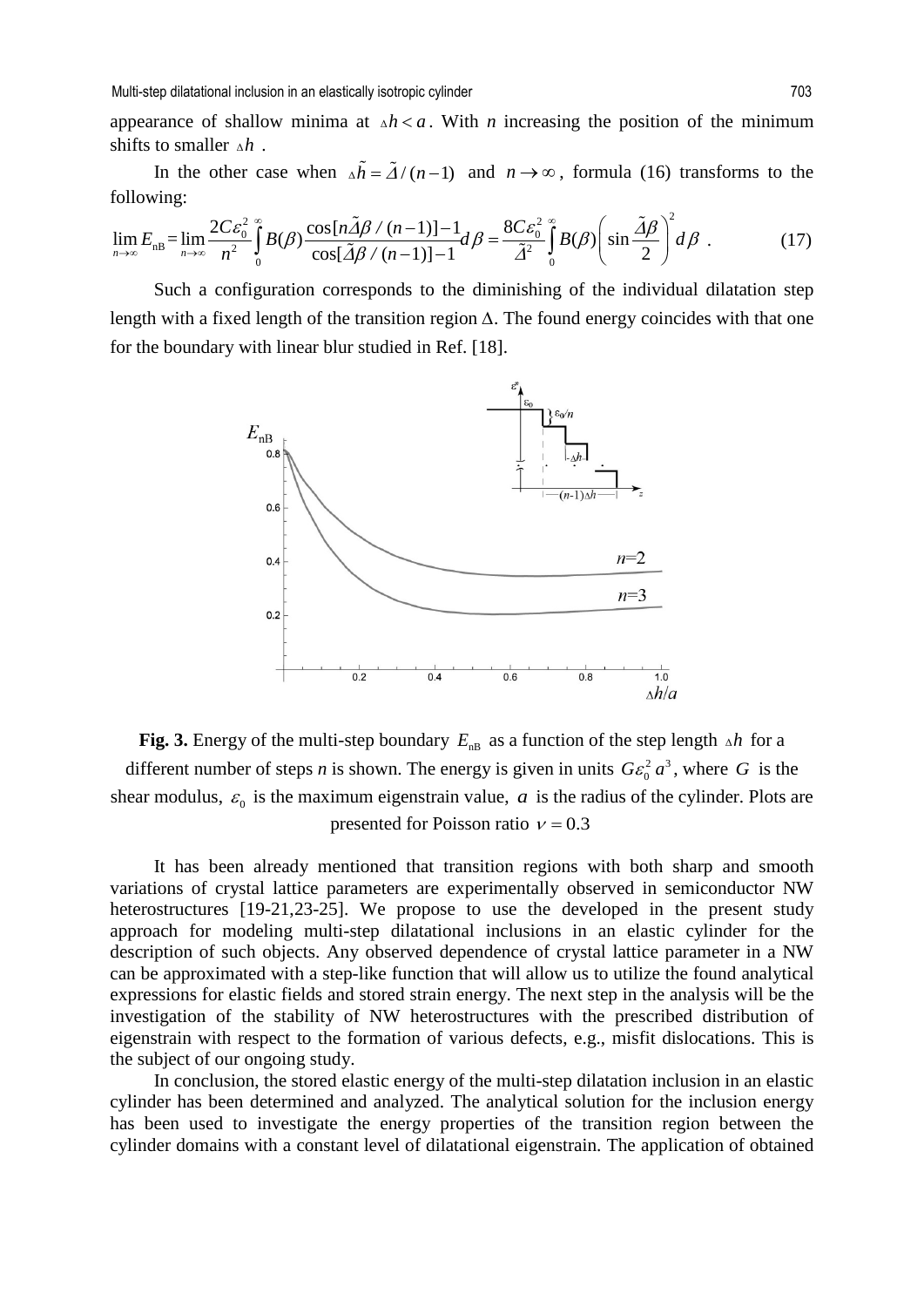results to the relevant physical problems of mechanical behavior of hybrid nanodisk/nanowire (ND/NW) semiconductor heterostructures has been briefly discussed.

# **References**

[1] Domone PL. A review of the hardened mechanical properties of self-compacting concrete. *Cement & Concrete Composites*. 2007;29(1): 1-12.

[2] Toribio J, Álvarez N, González B, Matos JC. A critical review of stress intensity factor solutions for surface cracks in round bars subjected to tension loading. *Engineering Failure Analysis*. 2009;16(3): 794-809.

[3] Zhang C, Li XL. III-V nanowire transistors for low-power logic applications: a review and outlook. *IEEE Transactions on Electron Devices.* 2016;63(1): 223-234.

[4] Koblmuller G, Mayer D, Stettner T, Abstreiter G. GaAs-AlGaAs core-shell nanowire lasers on silicon: invited review. *Semiconductor Science and Technology.* 2017;32(5): 053001(1-22).

[5] Barton MV. The circular cylinder with a band of uniform pressure on a finite length of the surface. *Journal of Applied Mechanics*. 1941;8: A97-A104.

[6] Tutuncu N, Winckler SJ. Stresses and deformations in thick-walled cylinders subjected to combined loading and a temperature-gradient*. Journal of Reinforced Plastics and Composites*. 1993;12(2): 198-209.

[7] Kollar LP. 3-dimensional analysis of composite cylinders under axially varying hygrothermal and mechanical loads. *Composite Structures*. 1994;50(4): 525-540.

[8] Liu X, Zhang H, Xia M, Wang B, Zheng Q, Wu K. A closed-form solution for stress analysis of hollow cylinder structure under non-uniform external load and its engineering application. *Journal of Engineering Research.* 2020;8(1): 72-88.

[9] Love AEH. *A Treatise on the Mathematical Theory of Elasticity*. Cambridge: Cambridge University Press; 1959.

[10] Lurie AI. *Spatial Problems of Theory of Elasticity*. Moscow: State Publishing House of Scientific and Technical Literature; 1955. (In Russian)

[11] Timoshenko SP, Goodier NJ. *Theory of elasticity*. New York: McGraw Hill; 1970.

[12] Eshelby JD. The determination of the elastic field of an ellipsoidal inclusion and related problems. *Proceedings of the Royal Society A*. 1957;241(1226): 376-396.

[13] Zhong Z, Sun QP, Tong P. On the elastic axisymmetric deformation of a rod containing a single cylindrical inclusion. *International Journal of Solids and Structures*. 2000;37(41): 5943-5955.

[14] Zhong Z, Sun QP, Yu XB. Elastic solutions of a cylindrical rod containing periodically distributed inclusions with axisymmetric eigenstrains. *Acta Mechanica*. 2003;166(1-4): 169- 183.

[15] Zhong Z, Sun QP. Analysis of a transversely isotropic rod containing a single cylindrical inclusion with axisymmetric eigenstrain. *International Journal of Solids and Structures*. 2002;39(23): 5753-5765.

[16] Kaganer VM, Belov AYu. Strain and x-ray diffraction from axial nanowire heterostructures. *Physical Review B*. 2012;85(12): 125402(1-9).

[17] Romanov AE, Kolesnikova AL, Gutkin MYu, Dubrovskii VG. Elasticity of axial nanowire heterostructures with sharp and diffuse interfaces. *Scripta Materialia*. 2020;176(1): 42-46.

[18] Romanov AE, Kolesnikova AL, Gutkin Myu. Elasticity of a cylinder with axially varying dilatational eigenstrain. *International Journal of Solids and Structures*. 2021;213(1): 121-134.